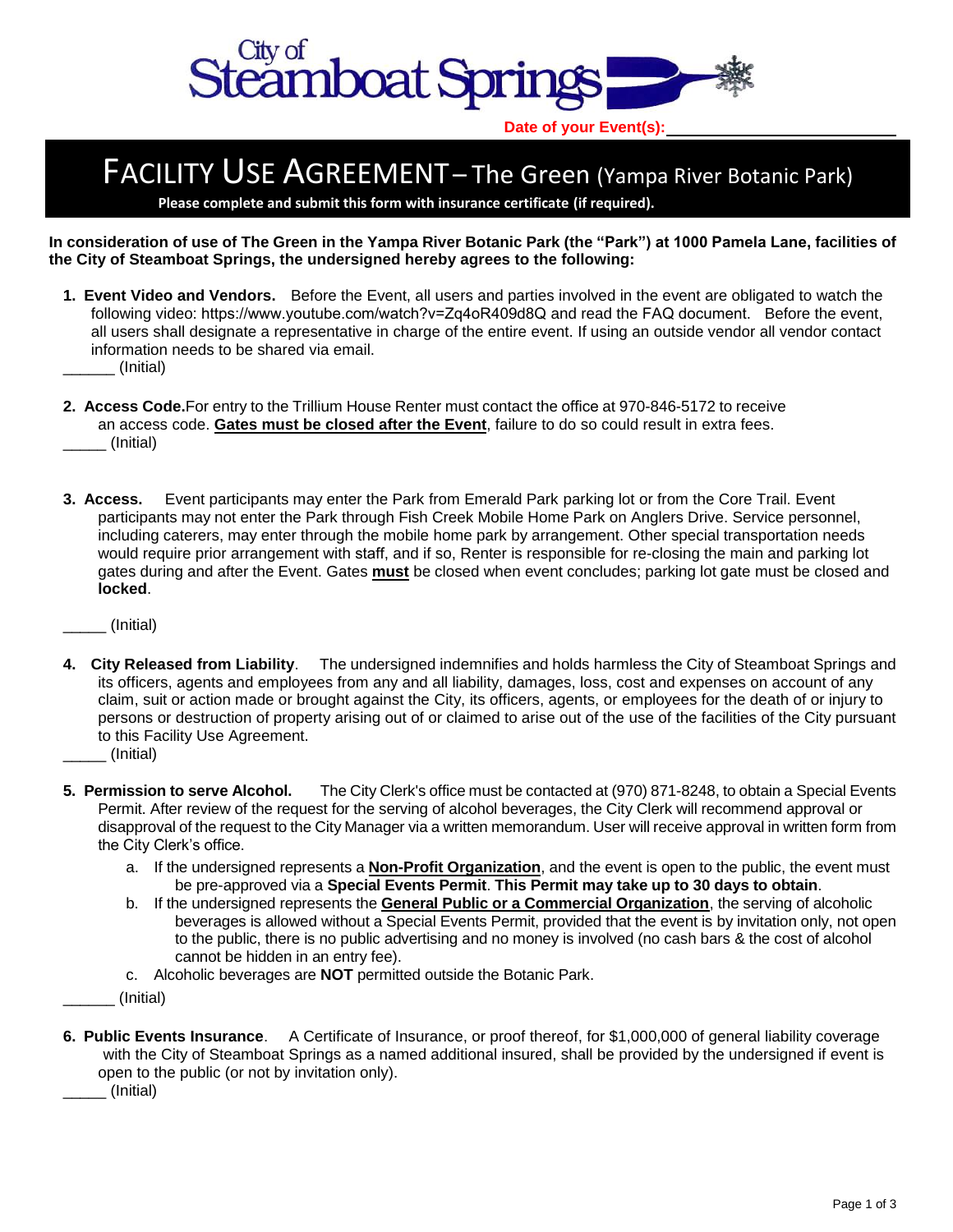## **FACILITY USE AGREEMENT - CONTINUED**

- **7. Sale of Goods.** If you will be selling any items (tangible personal property), you must present a copy of your City of Steamboat Springs Sales Tax License. For an application or questions regarding City of Steamboat Springs Sales Tax, please contact our Sales Tax Division at 970-871-8233 or visit them at City Hall located at 137 10th Street. \_\_\_\_\_ (Initial)
- **8. Concessions.** The sale or distribution to the public of food or concession items must be pre-approved by obtaining a Special Activity Permit from the City and/or a letter from Routt County Environmental Health (970- 870-5588). \_\_\_\_\_ (Initial)
- **9. Cars, Bikes & Dogs**. Motorized vehicles are not permitted in the Park. If you have a specific need, contact staff at 970-846-5172. Riding a bicycle is not permitted within the Park; walking a bicycle is permitted. There are bike racks located at both Park entrances. Dogs are not permitted in the Park, except for service dogs. \_\_\_\_\_ (Initial)
- **10. Damage**. Renter agrees that, in the event that any damage, loss, or injury to the facilities or to any property or equipment in the Park results from this rental, the City of Steamboat Springs may charge additional fees covering the full amount of such damage, loss, or injury. Renter will promptly reimburse the City of Steamboat Springs for all costs associated therewith.
- \_\_\_\_\_ (Initial)
- **11. Set-Up & Clean-Up.** The undersigned must reserve adequate set-up and clean-up time when scheduling the facility. No refunds due to partial use of reserved time. Any time not reserved may be booked for another user. The undersigned agrees to vacate the premises at the agreed-upon time and also understands that they cannot occupy the facility prior to their contracted time. Fees will be added for going over your scheduled time. \_\_\_\_\_ (Initial)
- **12. Security**. Security of the reserved facility is the undersigned's responsibility during the scheduled time and you must close the inner gate and close and lock the outer gate when leaving. Security of any personal items is the responsibility of the user.
- \_\_\_\_\_ (Initial)
- **13. Exclusive Use**. The Event will have exclusive use of The Green, but the whole of the Park outside The Green will remain open to the public. \_\_\_\_\_\_ (Initial)
- **14. Unforeseen Circumstances**. In the event of mechanical failure or other unforeseen occurrences that render the fulfillment of this agreement by the City of Steamboat Springs impossible or impractical, this agreement shall be terminated or suspended at the City's option, and the undersigned waives any claim for damage or compensation should this agreement be terminated. \_\_\_\_\_ (Initial)
- **15. Noise.** The Park has close neighbors in Fish Creek Mobile Home Park. Music cannot be loud enough to be heard outside the Park. Any complaints may result in additional fees. \_\_\_\_\_ (Initial)
- **16. No Lights.** The Event and all activities must end by 8pm, although clean-up may continue until 8:30pm. The Restrooms automatically close at 8pm. There is no lighting in the Park, so Renter should plan to end the Event in time for guests to return to their cars before dark. \_\_\_\_\_ (Initial)
- **17. Parking.** Parking is not permitted on Pamela Lane. The Botanic Park has 30 spaces reserved for Botanic Park use in the Emerald Park parking lot. The City cannot guarantee parking in the rest of the parking lot because of possible games or tournaments on the adjacent ball fields. A parking plan must be turned in with this contract for your event. \_\_\_\_\_ (Initial)
- **18. Laws.** The undersigned agrees to follow all federal, state, and local laws on premises and in regards to this rental. \_\_\_\_\_ (Initial)